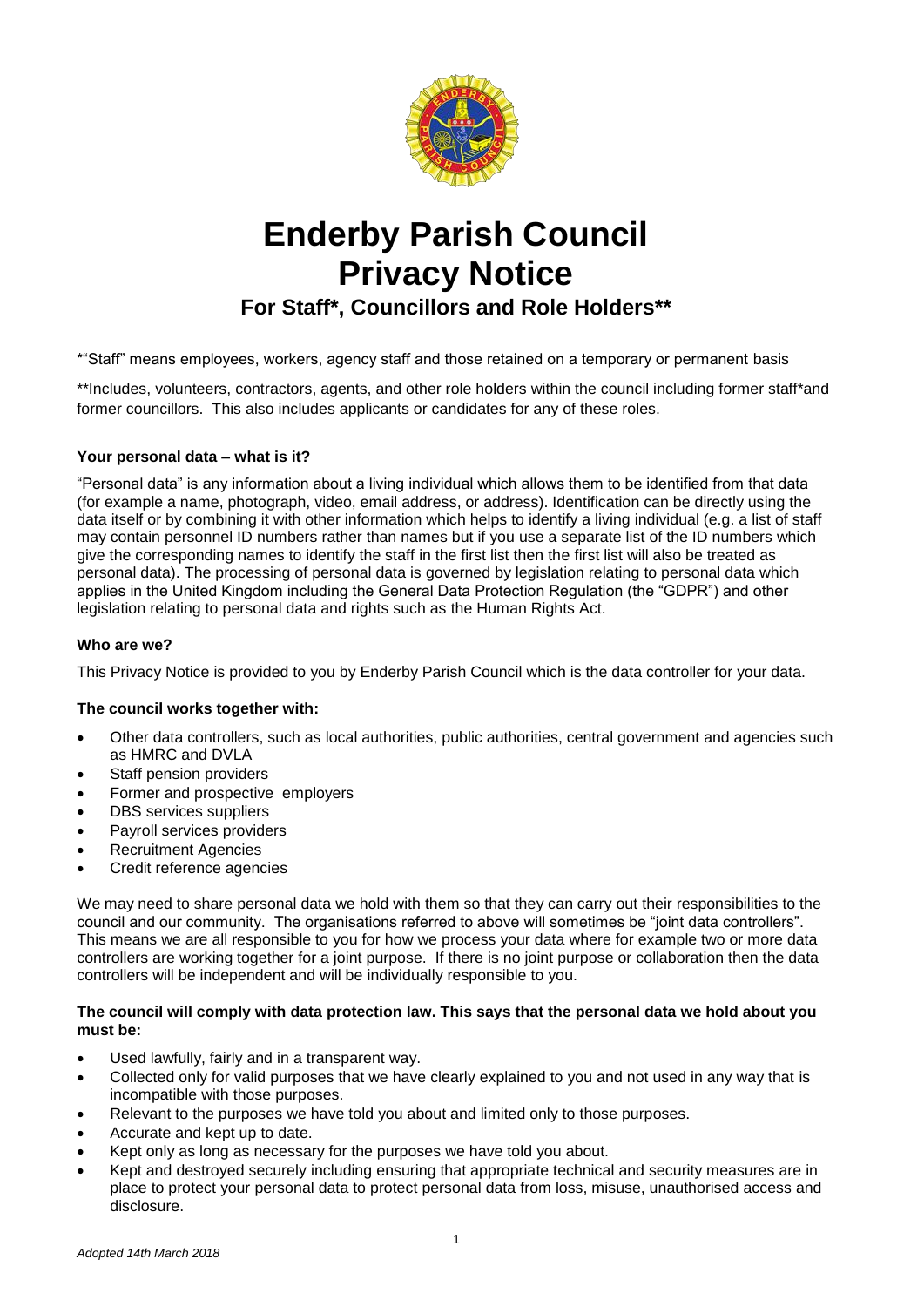# **What data do we process?**

- Names, titles, and aliases, photographs.
- Start date / leaving date
- Contact details such as telephone numbers, addresses, and email addresses.
- Where they are relevant to our legal obligations, or where you provide them to us, we may process information such as gender, age, date of birth, marital status, nationality, education/work history, academic/professional qualifications, employment details, hobbies, family composition, and dependants.
- Non-financial identifiers such as passport numbers, driving licence numbers, vehicle registration numbers, taxpayer identification numbers, staff identification numbers, tax reference codes, and national insurance numbers.
- Financial identifiers such as bank account numbers, payment card numbers, payment/transaction identifiers, policy numbers, and claim numbers.
- Financial information such as National Insurance number, pay and pay records, tax code, tax and benefits contributions, expenses claimed.
- Other operational personal data created, obtained, or otherwise processed in the course of carrying out our activities, including but not limited to, CCTV footage, recordings of telephone conversations, IP addresses and website visit histories, logs of visitors, and logs of accidents, injuries and insurance claims.
- Next of kin and emergency contact information
- Recruitment information (including copies of right to work documentation, references and other information included in a CV or cover letter or as part of the application process and referral source (e.g. agency, staff referral))
- Location of employment or workplace.
- Other staff data (not covered above) including; level, performance management information, languages and proficiency; licences/certificates, immigration status; employment status; information for disciplinary and grievance proceedings; and personal biographies.
- CCTV footage and other information obtained through electronic means such as swipecard records.
- Information about your use of our information and communications systems.

## **We use your personal data for some or all of the following purposes: -**

Please note: We need all the categories of personal data in the list above primarily to allow us to perform our contract with you and to enable us to comply with legal obligations.

- Making a decision about your recruitment or appointment.
- Determining the terms on which you work for us.
- Checking you are legally entitled to work in the UK.
- Paying you and, if you are an employee, deducting tax and National Insurance contributions.
- Providing any contractual benefits to you
- Liaising with your pension provider.
- Administering the contract we have entered into with you.
- Management and planning, including accounting and auditing.
- Conducting performance reviews, managing performance and determining performance requirements.
- Making decisions about salary reviews and compensation.
- Assessing qualifications for a particular job or task, including decisions about promotions.
- Conducting grievance or disciplinary proceedings.
- Making decisions about your continued employment or engagement.
- Making arrangements for the termination of our working relationship.
- Education, training and development requirements.
- Dealing with legal disputes involving you, including accidents at work.
- Ascertaining your fitness to work.
- Managing sickness absence.
- Complying with health and safety obligations.
- To prevent fraud.
- To monitor your use of our information and communication systems to ensure compliance with our IT policies.
- To ensure network and information security, including preventing unauthorised access to our computer and electronic communications systems and preventing malicious software distribution.
- To conduct data analytics studies to review and better understand employee retention and attrition rates.
- Equal opportunities monitoring.
- To undertake activity consistent with our statutory functions and powers including any delegated functions.
- To maintain our own accounts and records;
- To seek your views or comments;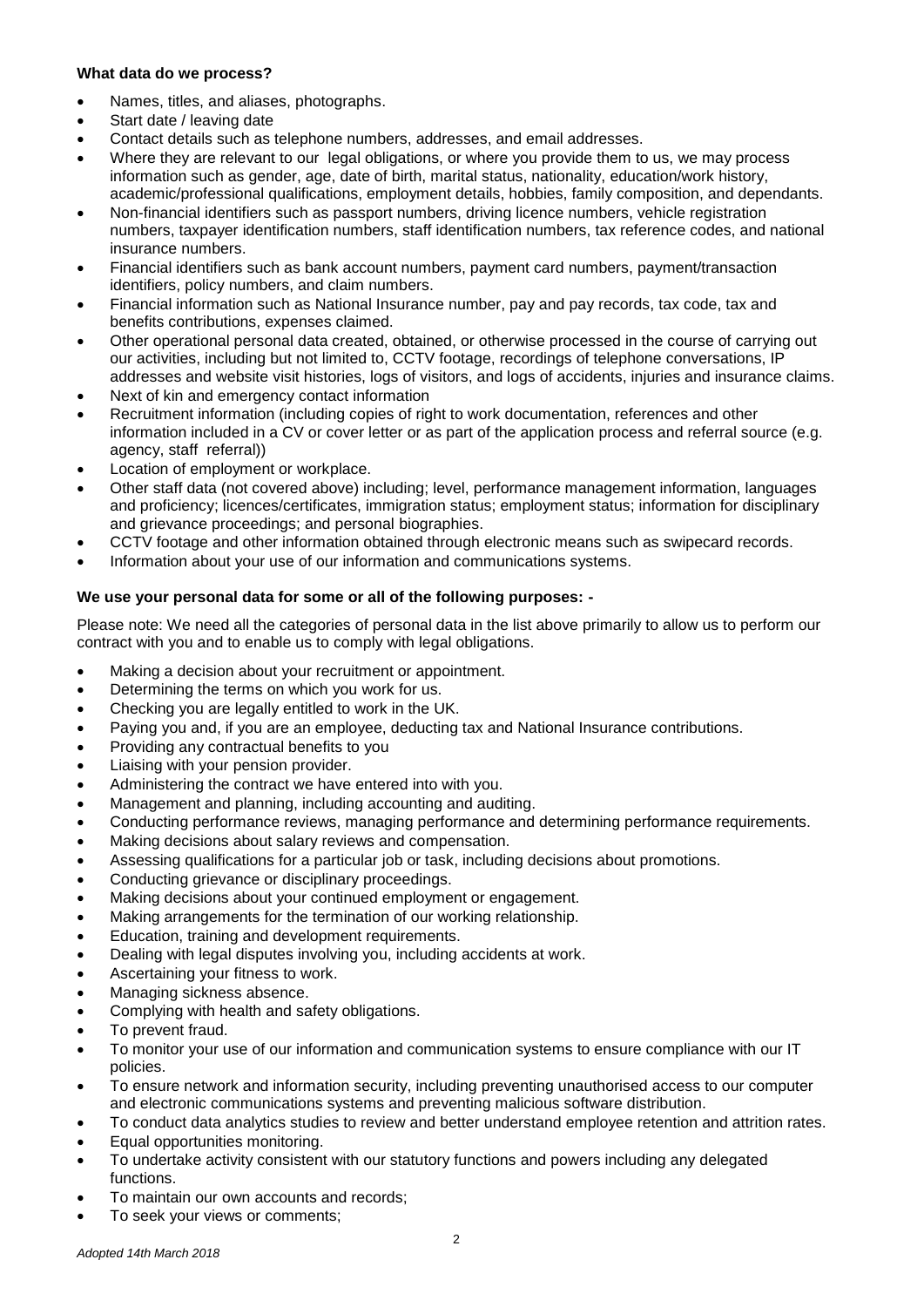- To process a job application;
- To administer councillors' interests
- To provide a reference.

Our processing may also include the use of CCTV systems for monitoring purposes.

Some of the above grounds for processing will overlap and there may be several grounds which justify our use of your personal data.

We will only use your personal data when the law allows us to. Most commonly, we will use your personal data in the following circumstances:

- Where we need to perform the contract we have entered into with you.
- Where we need to comply with a legal obligation.

We may also use your personal data in the following situations, which are likely to be rare:

- Where we need to protect your interests (or someone else's interests).
- Where it is needed in the public interest [or for official purposes].

## **How we use sensitive personal data**

- We may process sensitive personal data relating to staff, councillors and role holders including, as appropriate:
	- information about your physical or mental health or condition in order to monitor sick leave and take decisions on your fitness for work;
	- your racial or ethnic origin or religious or similar information in order to monitor compliance with equal opportunities legislation;
	- in order to comply with legal requirements and obligations to third parties.
- These types of data are described in the GDPR as "Special categories of data" and require higher levels of protection. We need to have further justification for collecting, storing and using this type of personal data.
- We may process special categories of personal data in the following circumstances:
	- In limited circumstances, with your explicit written consent.
	- Where we need to carry out our legal obligations.
	- Where it is needed in the public interest, such as for equal opportunities monitoring or in relation to our pension scheme.
	- Where it is needed to assess your working capacity on health grounds, subject to appropriate confidentiality safeguards.
- Less commonly, we may process this type of personal data where it is needed in relation to legal claims or where it is needed to protect your interests (or someone else's interests) and you are not capable of giving your consent, or where you have already made the information public.

#### **Do we need your consent to process your sensitive personal data?**

- We do not need your consent if we use your sensitive personal data in accordance with our rights and obligations in the field of employment and social security law.
- In limited circumstances, we may approach you for your written consent to allow us to process certain sensitive personal data. If we do so, we will provide you with full details of the personal data that we would like and the reason we need it, so that you can carefully consider whether you wish to consent.
- You should be aware that it is not a condition of your contract with us that you agree to any request for consent from us.

#### **Information about criminal convictions**

- We may only use personal data relating to criminal convictions where the law allows us to do so. This will usually be where such processing is necessary to carry out our obligations and provided we do so in line with our data protection policy.
- Less commonly, we may use personal data relating to criminal convictions where it is necessary in relation to legal claims, where it is necessary to protect your interests (or someone else's interests) and you are not capable of giving your consent, or where you have already made the information public.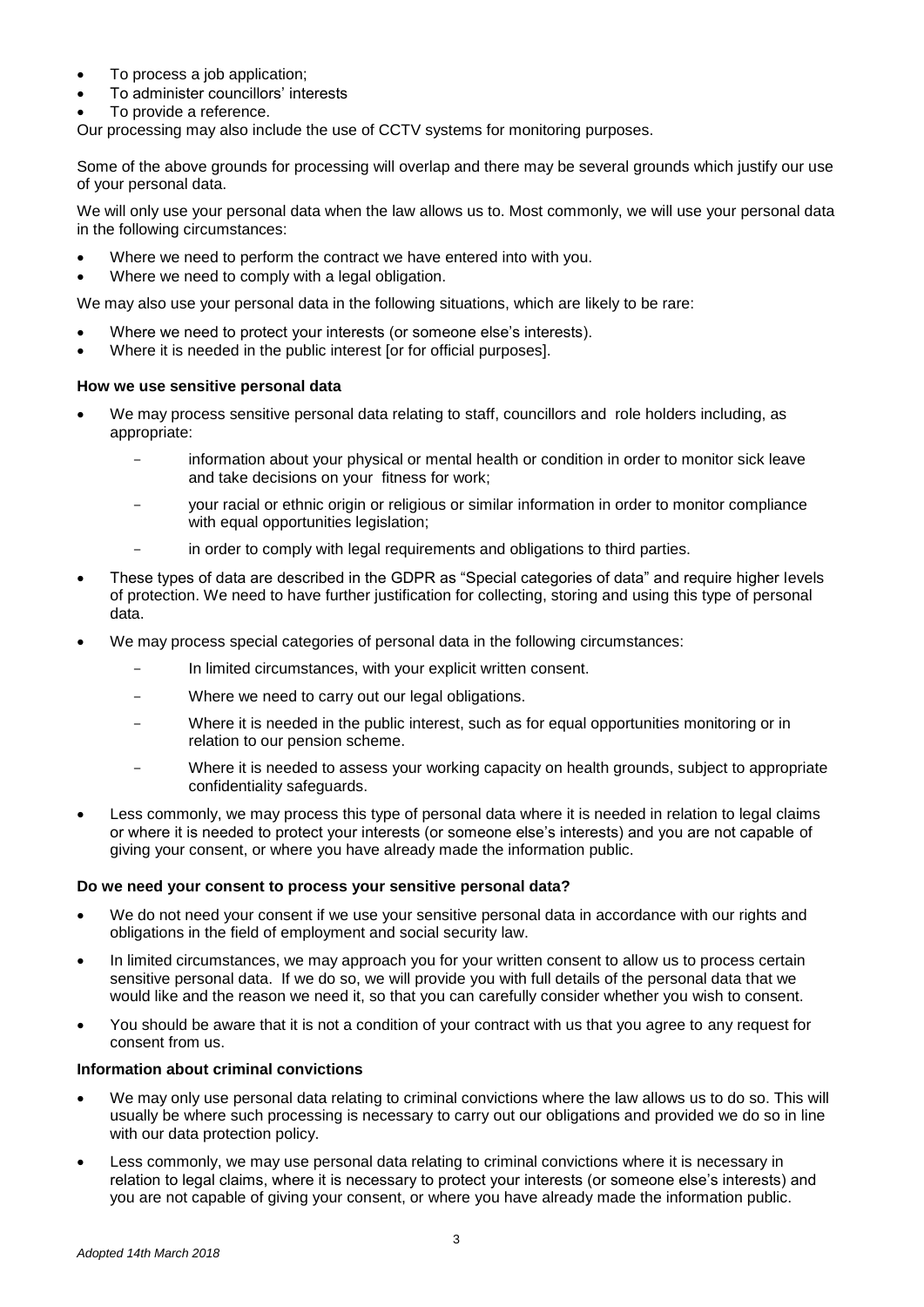# **What is the legal basis for processing your personal data?**

- Some of our processing is necessary for compliance with a legal obligation.
- We may also process data if it is necessary for the performance of a contract with you, or to take steps to enter into a contract.
- We will also process your data in order to assist you in fulfilling your role in the council including administrative support or if processing is necessary for compliance with a legal obligation.

## **Sharing your personal data**

Your personal data will only be shared with third parties including other data controllers where it is necessary for the performance of the data controllers' tasks or where you first give us your prior consent. It is likely that we will need to share your data with:

- Our agents, suppliers and contractors. For example, we may ask a commercial provider to manage our HR/ payroll functions , or to maintain our database software;
- Other persons or organisations operating within local community.
- Other data controllers, such as local authorities, public authorities, central government and agencies such as HMRC and DVLA
- Staff pension providers
- Former and prospective employers
- DBS services suppliers
- Payroll services providers
- Recruitment Agencies
- Credit reference agencies
- Professional advisors
- Trade unions or employee representatives

## **How long do we keep your personal data?**

We will keep some records permanently if we are legally required to do so. We may keep some other records for an extended period of time. For example, it is currently best practice to keep financial records for a minimum period of 8 years to support HMRC audits or provide tax information. We may have legal obligations to retain some data in connection with our statutory obligations as a public authority. The council is permitted to retain data in order to defend or pursue claims. In some cases the law imposes a time limit for such claims (for example 3 years for personal injury claims or 6 years for contract claims). We will retain some personal data for this purpose as long as we believe it is necessary to be able to defend or pursue a claim. In general, we will endeavour to keep data only for as long as we need it. This means that we will delete it when it is no longer needed.

#### **Your responsibilities**

It is important that the personal data we hold about you is accurate and current. Please keep us informed if your personal data changes during your working relationship with us.

#### **Your rights in connection with personal data**

You have the following rights with respect to your personal data: -

When exercising any of the rights listed below, in order to process your request, we may need to verify your identity for your security. In such cases we will need you to respond with proof of your identity before you can exercise these rights.

## *1. The right to access personal data we hold on you*

- At any point you can contact us to request the personal data we hold on you as well as why we have that personal data, who has access to the personal data and where we obtained the personal data from. Once we have received your request we will respond within one month.
- There are no fees or charges for the first request but additional requests for the same personal data or requests which are manifestly unfounded or excessive may be subject to an administrative fee.

# *2. The right to correct and update the personal data we hold on you*

 If the data we hold on you is out of date, incomplete or incorrect, you can inform us and your data will be updated.